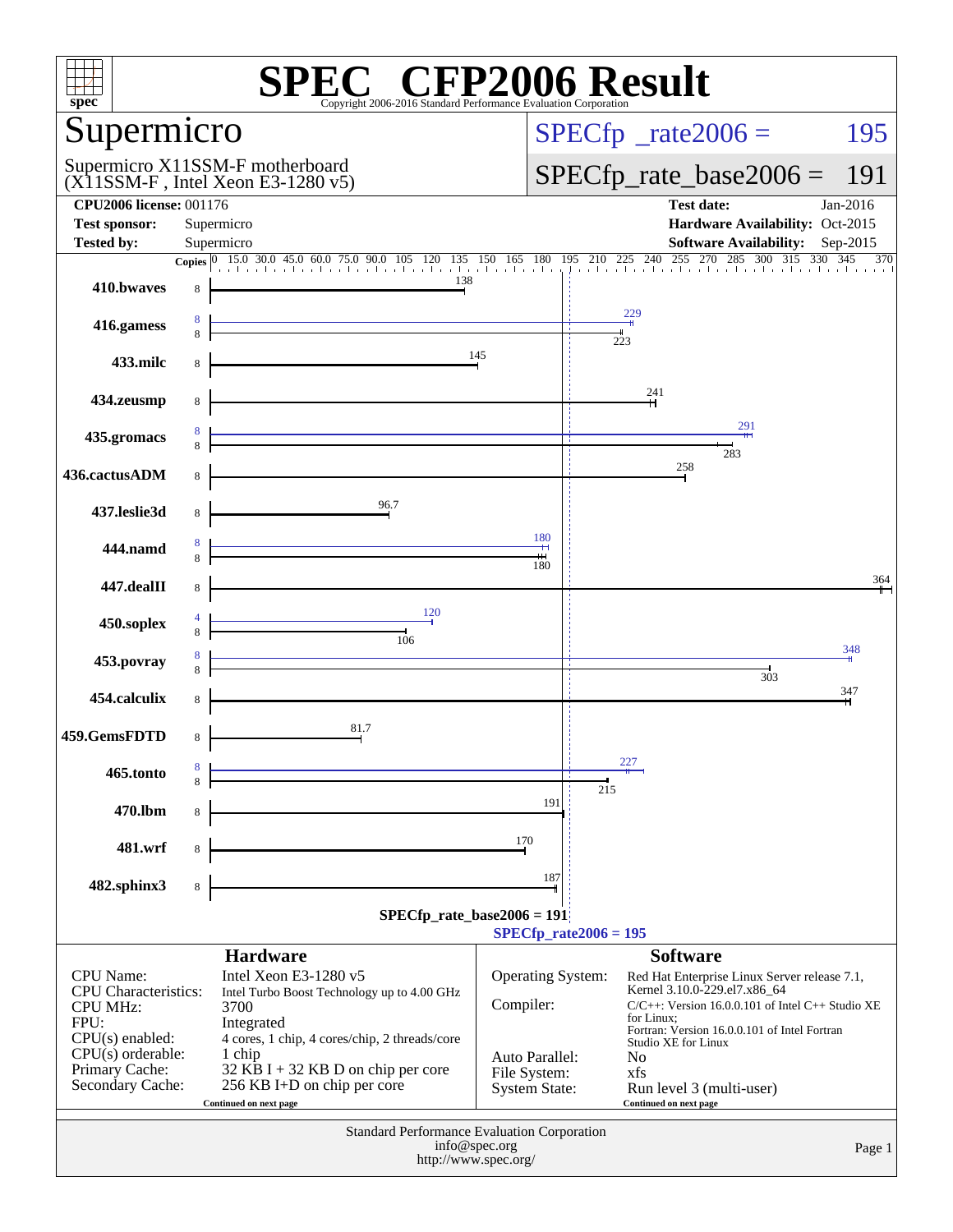

## Supermicro

#### $(X11SSM-F$ , Intel Xeon E3-1280 v5) Supermicro X11SSM-F motherboard

 $SPECTp_rate2006 = 195$ 

#### [SPECfp\\_rate\\_base2006 =](http://www.spec.org/auto/cpu2006/Docs/result-fields.html#SPECfpratebase2006) 191

| <b>CPU2006 license: 001176</b> |                                   | <b>Test date:</b><br>Jan-2016 |                                             |
|--------------------------------|-----------------------------------|-------------------------------|---------------------------------------------|
| <b>Test sponsor:</b>           | Supermicro                        |                               | Hardware Availability: Oct-2015             |
| <b>Tested by:</b>              | Supermicro                        |                               | <b>Software Availability:</b><br>$Sep-2015$ |
| L3 Cache:                      | 8 MB I+D on chip per chip         | <b>Base Pointers:</b>         | $32/64$ -bit                                |
| Other Cache:                   | None                              | Peak Pointers:                | $32/64$ -bit                                |
| Memory:                        | 32 GB (4 x 8 GB 2Rx8 PC4-2133P-E) | <b>Other Software:</b>        | None                                        |
| Disk Subsystem:                | 1 x 200 GB SATA III SSD           |                               |                                             |
| Other Hardware:                | None                              |                               |                                             |

**[Results Table](http://www.spec.org/auto/cpu2006/Docs/result-fields.html#ResultsTable)**

| Results Tadie    |                                                                                                                                                                 |                |       |                |             |                |       |               |                |              |                |              |                |              |
|------------------|-----------------------------------------------------------------------------------------------------------------------------------------------------------------|----------------|-------|----------------|-------------|----------------|-------|---------------|----------------|--------------|----------------|--------------|----------------|--------------|
|                  | <b>Base</b>                                                                                                                                                     |                |       |                | <b>Peak</b> |                |       |               |                |              |                |              |                |              |
| <b>Benchmark</b> | <b>Copies</b>                                                                                                                                                   | <b>Seconds</b> | Ratio | <b>Seconds</b> | Ratio       | <b>Seconds</b> | Ratio | <b>Copies</b> | <b>Seconds</b> | <b>Ratio</b> | <b>Seconds</b> | <b>Ratio</b> | <b>Seconds</b> | <b>Ratio</b> |
| 410.bwayes       | 8                                                                                                                                                               | 790            | 138   | 790            | 138         | 790            | 138   | 8             | 790            | 138          | 790            | 138          | 790            | 138          |
| 416.gamess       | 8                                                                                                                                                               | 702            | 223   | 701            | 223         | 704            | 223   | 8             | 684            | 229          | 683            | 229          | 688            | 228          |
| 433.milc         | 8                                                                                                                                                               | 507            | 145   | 507            | 145         | 507            | 145   | 8             | 507            | 145          | 507            | 145          | 507            | 145          |
| $434$ . zeusmp   | 8                                                                                                                                                               | 305            | 239   | 302            | 241         | 302            | 241   | 8             | 305            | 239          | 302            | 241          | 302            | 241          |
| 435.gromacs      | 8                                                                                                                                                               | 202            | 283   | 208            | 275         | 202            | 283   | 8             | 194            | 294          | 196            | 291          | 197            | 289          |
| 436.cactusADM    | 8                                                                                                                                                               | 372            | 257   | 371            | 258         | 371            | 258   | 8             | 372            | 257          | 371            | 258          | 371            | 258          |
| 437.leslie3d     | 8                                                                                                                                                               | 778            | 96.7  | 778            | 96.6        | 777            | 96.8  | 8             | 778            | 96.7         | 778            | 96.6         | 777            | 96.8         |
| 444.namd         | 8                                                                                                                                                               | 361            | 178   | 353            | 182         | <u>357</u>     | 180   | 8             | 357            | <b>180</b>   | 357            | 180          | 350            | 183          |
| 447.dealII       | 8                                                                                                                                                               | 248            | 369   | 252            | 364         | 252            | 363   | 8             | 248            | 369          | 252            | 364          | 252            | 363          |
| $450$ .soplex    | 8                                                                                                                                                               | 630            | 106   | 630            | 106         | 630            | 106   | 4             | 278            | <b>120</b>   | 277            | 120          | 278            | 120          |
| $453$ .povray    | 8                                                                                                                                                               | 140            | 303   | <b>140</b>     | 303         | 140            | 303   | 8             | 122            | 348          | 123            | 346          | 122            | 348          |
| 454.calculix     | 8                                                                                                                                                               | <b>190</b>     | 347   | 192            | 344         | 190            | 347   | 8             | <b>190</b>     | 347          | 192            | 344          | 190            | 347          |
| 459.GemsFDTD     | 8                                                                                                                                                               | 1039           | 81.7  | 1039           | 81.7        | 1039           | 81.7  | 8             | 1039           | 81.7         | 1039           | 81.7         | 1039           | 81.7         |
| 465.tonto        | 8                                                                                                                                                               | 367            | 215   | 366            | 215         | 365            | 216   | 8             | 349            | 226          | 347            | 227          | 335            | 235          |
| 470.1bm          |                                                                                                                                                                 | 574            | 191   | 574            | 191         | 574            | 191   | 8             | 574            | 191          | 574            | 191          | 574            | <u>191</u>   |
| 481.wrf          | 8                                                                                                                                                               | 525            | 170   | 524            | 171         | 525            | 170   | 8             | 525            | 170          | 524            | 171          | 525            | 170          |
| 482.sphinx3      | 8                                                                                                                                                               | 834            | 187   | 831            | 188         | 834            | 187   | 8             | 834            | 187          | 831            | 188          | 834            | <u>187</u>   |
| n.               | $\cdot$ $\cdot$<br>11.7.7.7<br>1.1<br>1.1.1<br>$\mathbf{1}$ and $\mathbf{1}$ and $\mathbf{1}$ and $\mathbf{1}$<br>$\cdot$<br>$\mathbf{1}$<br>T11<br>$1 \quad 1$ |                |       |                |             |                |       |               |                |              |                |              |                |              |

Results appear in the [order in which they were run.](http://www.spec.org/auto/cpu2006/Docs/result-fields.html#RunOrder) Bold underlined text [indicates a median measurement.](http://www.spec.org/auto/cpu2006/Docs/result-fields.html#Median)

#### **[Submit Notes](http://www.spec.org/auto/cpu2006/Docs/result-fields.html#SubmitNotes)**

 The taskset mechanism was used to bind copies to processors. The config file option 'submit' was used to generate taskset commands to bind each copy to a specific processor. For details, please see the config file.

#### **[Operating System Notes](http://www.spec.org/auto/cpu2006/Docs/result-fields.html#OperatingSystemNotes)**

Stack size set to unlimited using "ulimit -s unlimited"

#### **[Platform Notes](http://www.spec.org/auto/cpu2006/Docs/result-fields.html#PlatformNotes)**

 As tested, the system used a Supermicro CSE-113MFAC2-R606CB chassis. The chassis is configured with 2 PWS-606P-1R redundant power supply, 1 SNK-P0046P heatsink, as well as 4 FAN-0154L4 middle cooling fan.

Continued on next page

Standard Performance Evaluation Corporation [info@spec.org](mailto:info@spec.org) <http://www.spec.org/>

Page 2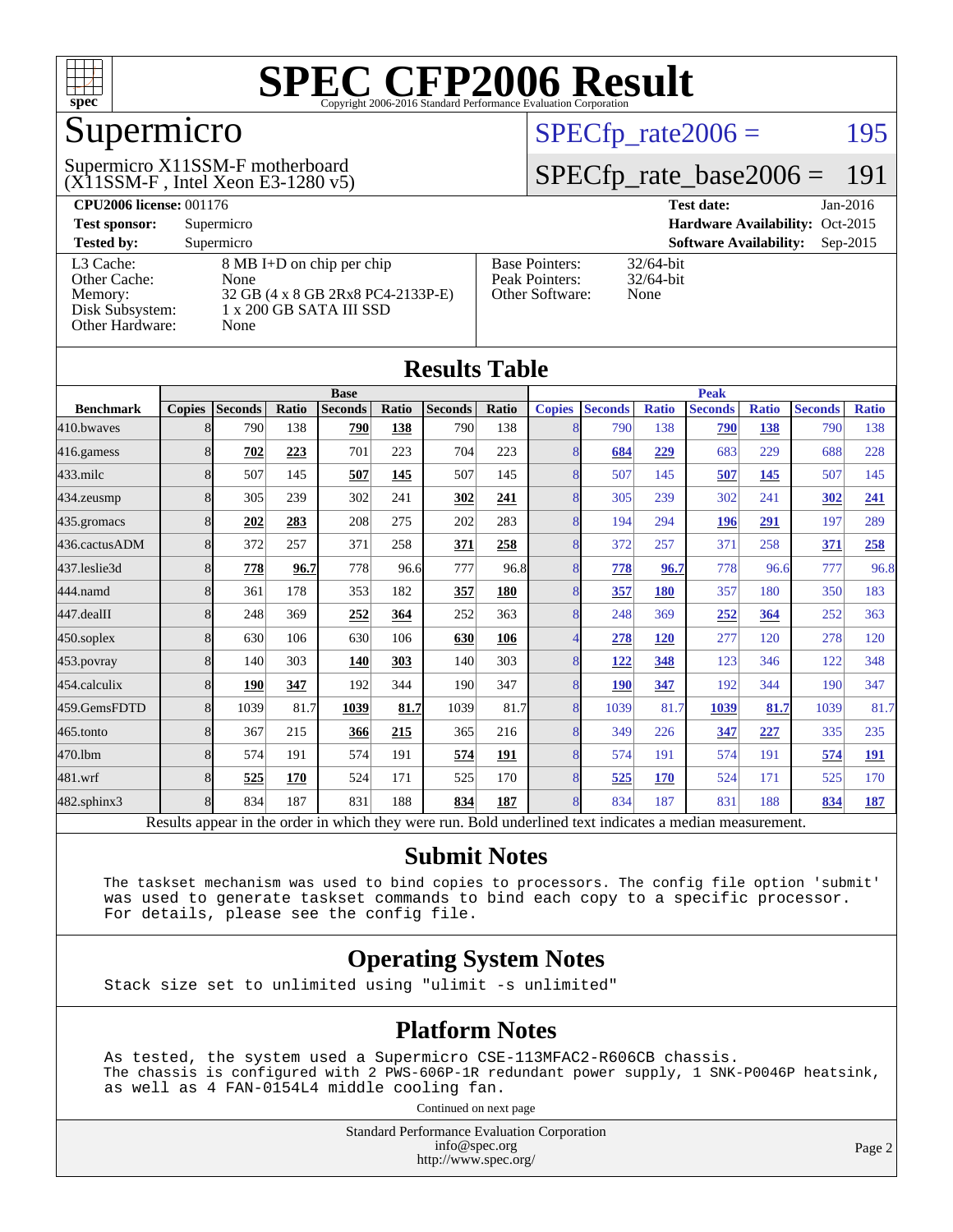

#### Supermicro

 $SPECTp\_rate2006 = 195$ 

(X11SSM-F , Intel Xeon E3-1280 v5) Supermicro X11SSM-F motherboard

[SPECfp\\_rate\\_base2006 =](http://www.spec.org/auto/cpu2006/Docs/result-fields.html#SPECfpratebase2006) 191

**[CPU2006 license:](http://www.spec.org/auto/cpu2006/Docs/result-fields.html#CPU2006license)** 001176 **[Test date:](http://www.spec.org/auto/cpu2006/Docs/result-fields.html#Testdate)** Jan-2016 **[Test sponsor:](http://www.spec.org/auto/cpu2006/Docs/result-fields.html#Testsponsor)** Supermicro Supermicro **[Hardware Availability:](http://www.spec.org/auto/cpu2006/Docs/result-fields.html#HardwareAvailability)** Oct-2015 **[Tested by:](http://www.spec.org/auto/cpu2006/Docs/result-fields.html#Testedby)** Supermicro **Supermicro [Software Availability:](http://www.spec.org/auto/cpu2006/Docs/result-fields.html#SoftwareAvailability)** Sep-2015

#### **[Platform Notes \(Continued\)](http://www.spec.org/auto/cpu2006/Docs/result-fields.html#PlatformNotes)**

Standard Performance Evaluation Corporation [info@spec.org](mailto:info@spec.org) <http://www.spec.org/> Page 3 Sysinfo program /usr/cpu2006/config/sysinfo.rev6914 \$Rev: 6914 \$ \$Date:: 2014-06-25 #\$ e3fbb8667b5a285932ceab81e28219e1 running on X11SSM-01 Tue Jan 12 07:03:23 2016 This section contains SUT (System Under Test) info as seen by some common utilities. To remove or add to this section, see: <http://www.spec.org/cpu2006/Docs/config.html#sysinfo> From /proc/cpuinfo model name : Intel(R) Xeon(R) CPU E3-1280 v5 @ 3.70GHz 1 "physical id"s (chips) 8 "processors" cores, siblings (Caution: counting these is hw and system dependent. The following excerpts from /proc/cpuinfo might not be reliable. Use with caution.) cpu cores : 4 siblings : 8 physical 0: cores 0 1 2 3 cache size : 8192 KB From /proc/meminfo MemTotal: 32768248 kB HugePages\_Total: 0 Hugepagesize: 2048 kB From /etc/\*release\* /etc/\*version\* os-release: NAME="Red Hat Enterprise Linux Server" VERSION="7.1 (Maipo)" ID="rhel" ID\_LIKE="fedora" VERSION\_ID="7.1" PRETTY\_NAME="Red Hat Enterprise Linux Server 7.1 (Maipo)" ANSI\_COLOR="0;31" CPE\_NAME="cpe:/o:redhat:enterprise\_linux:7.1:GA:server" redhat-release: Red Hat Enterprise Linux Server release 7.1 (Maipo) system-release: Red Hat Enterprise Linux Server release 7.1 (Maipo) system-release-cpe: cpe:/o:redhat:enterprise\_linux:7.1:ga:server uname -a: Linux X11SSM-01 3.10.0-229.el7.x86\_64 #1 SMP Thu Jan 29 18:37:38 EST 2015 x86\_64 x86\_64 x86\_64 GNU/Linux run-level 3 Jan 11 19:16 SPEC is set to: /usr/cpu2006<br>Filesystem Type Size Filesystem Type Size Used Avail Use% Mounted on<br>/dev/sda2 xfs 183G 42G 141G 23% / /dev/sda2 xfs 183G 42G 141G 23% / Additional information from dmidecode: Warning: Use caution when you interpret this section. The 'dmidecode' program reads system data which is "intended to allow hardware to be accurately Continued on next page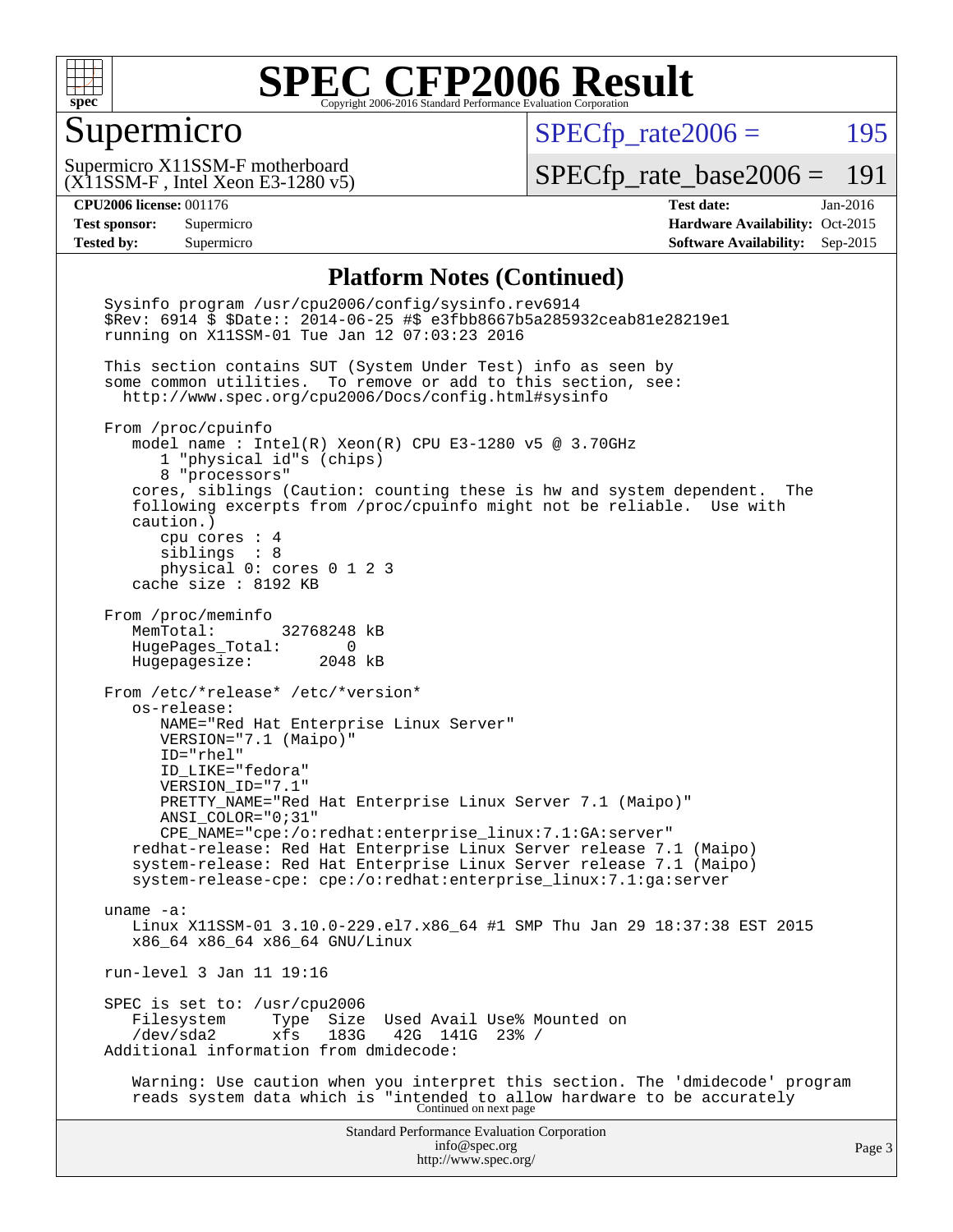

#### Supermicro

 $SPECTp\_rate2006 = 195$ 

(X11SSM-F , Intel Xeon E3-1280 v5) Supermicro X11SSM-F motherboard

[SPECfp\\_rate\\_base2006 =](http://www.spec.org/auto/cpu2006/Docs/result-fields.html#SPECfpratebase2006) 191

**[CPU2006 license:](http://www.spec.org/auto/cpu2006/Docs/result-fields.html#CPU2006license)** 001176 **[Test date:](http://www.spec.org/auto/cpu2006/Docs/result-fields.html#Testdate)** Jan-2016 **[Test sponsor:](http://www.spec.org/auto/cpu2006/Docs/result-fields.html#Testsponsor)** Supermicro Supermicro **[Hardware Availability:](http://www.spec.org/auto/cpu2006/Docs/result-fields.html#HardwareAvailability)** Oct-2015 **[Tested by:](http://www.spec.org/auto/cpu2006/Docs/result-fields.html#Testedby)** Supermicro **Supermicro [Software Availability:](http://www.spec.org/auto/cpu2006/Docs/result-fields.html#SoftwareAvailability)** Sep-2015

#### **[Platform Notes \(Continued\)](http://www.spec.org/auto/cpu2006/Docs/result-fields.html#PlatformNotes)**

 determined", but the intent may not be met, as there are frequent changes to hardware, firmware, and the "DMTF SMBIOS" standard.

 BIOS American Megatrends Inc. 1.0b 12/29/2015 Memory: 4x Micron 18ASF1G72AZ-2G1A1 8 GB 2 rank 2133 MHz

(End of data from sysinfo program)

#### **[General Notes](http://www.spec.org/auto/cpu2006/Docs/result-fields.html#GeneralNotes)**

Environment variables set by runspec before the start of the run: LD LIBRARY PATH = "/usr/cpu2006/libs/32:/usr/cpu2006/libs/64:/usr/cpu2006/sh"

 Binaries compiled on a system with 1x Intel Core i5-4670K CPU + 32GB memory using RedHat EL 7.1 Transparent Huge Pages enabled with: echo always > /sys/kernel/mm/transparent\_hugepage/enabled

**[Base Compiler Invocation](http://www.spec.org/auto/cpu2006/Docs/result-fields.html#BaseCompilerInvocation)**

[C benchmarks](http://www.spec.org/auto/cpu2006/Docs/result-fields.html#Cbenchmarks):  $\frac{1}{2}$  cc  $-$  m64

[C++ benchmarks:](http://www.spec.org/auto/cpu2006/Docs/result-fields.html#CXXbenchmarks) [icpc -m64](http://www.spec.org/cpu2006/results/res2016q1/cpu2006-20160120-38737.flags.html#user_CXXbase_intel_icpc_64bit_bedb90c1146cab66620883ef4f41a67e)

[Fortran benchmarks](http://www.spec.org/auto/cpu2006/Docs/result-fields.html#Fortranbenchmarks): [ifort -m64](http://www.spec.org/cpu2006/results/res2016q1/cpu2006-20160120-38737.flags.html#user_FCbase_intel_ifort_64bit_ee9d0fb25645d0210d97eb0527dcc06e)

[Benchmarks using both Fortran and C](http://www.spec.org/auto/cpu2006/Docs/result-fields.html#BenchmarksusingbothFortranandC): [icc -m64](http://www.spec.org/cpu2006/results/res2016q1/cpu2006-20160120-38737.flags.html#user_CC_FCbase_intel_icc_64bit_0b7121f5ab7cfabee23d88897260401c) [ifort -m64](http://www.spec.org/cpu2006/results/res2016q1/cpu2006-20160120-38737.flags.html#user_CC_FCbase_intel_ifort_64bit_ee9d0fb25645d0210d97eb0527dcc06e)

#### **[Base Portability Flags](http://www.spec.org/auto/cpu2006/Docs/result-fields.html#BasePortabilityFlags)**

| 410.bwaves: - DSPEC CPU LP64                 |  |
|----------------------------------------------|--|
| 416.gamess: -DSPEC_CPU_LP64                  |  |
| 433.milc: - DSPEC_CPU LP64                   |  |
| 434.zeusmp: -DSPEC_CPU_LP64                  |  |
| 435.gromacs: -DSPEC_CPU_LP64 -nofor_main     |  |
| 436.cactusADM: - DSPEC CPU LP64 - nofor main |  |
| 437.leslie3d: -DSPEC CPU LP64                |  |
| 444.namd: - DSPEC_CPU_LP64                   |  |
| 447.dealII: -DSPEC CPU LP64                  |  |
| 450.soplex: -DSPEC_CPU_LP64                  |  |
| 453.povray: -DSPEC CPU LP64                  |  |

Continued on next page

Standard Performance Evaluation Corporation [info@spec.org](mailto:info@spec.org) <http://www.spec.org/>

Page 4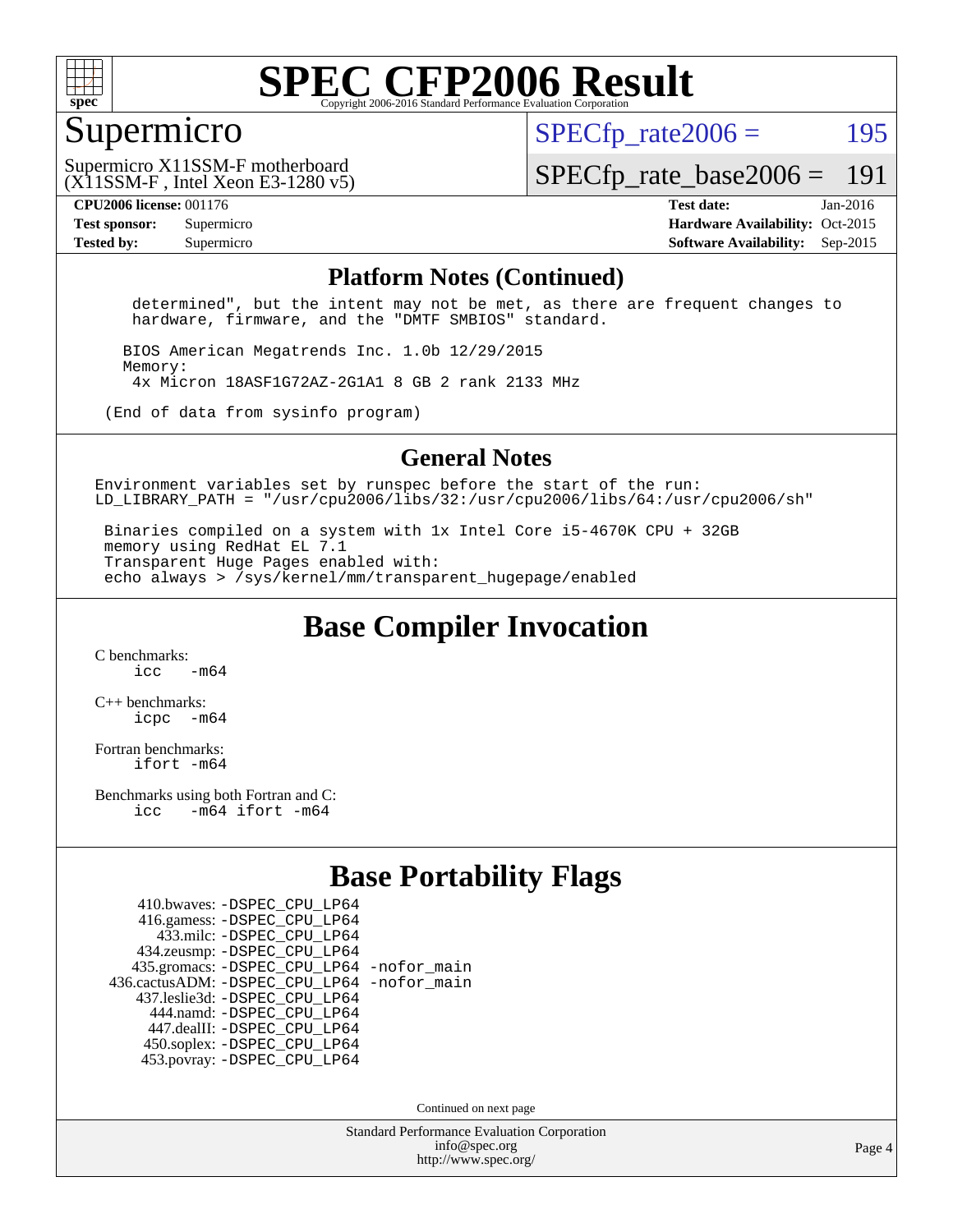

### Supermicro

 $SPECTp\_rate2006 = 195$ 

(X11SSM-F , Intel Xeon E3-1280 v5) Supermicro X11SSM-F motherboard

[SPECfp\\_rate\\_base2006 =](http://www.spec.org/auto/cpu2006/Docs/result-fields.html#SPECfpratebase2006) 191

**[CPU2006 license:](http://www.spec.org/auto/cpu2006/Docs/result-fields.html#CPU2006license)** 001176 **[Test date:](http://www.spec.org/auto/cpu2006/Docs/result-fields.html#Testdate)** Jan-2016 **[Test sponsor:](http://www.spec.org/auto/cpu2006/Docs/result-fields.html#Testsponsor)** Supermicro Supermicro **[Hardware Availability:](http://www.spec.org/auto/cpu2006/Docs/result-fields.html#HardwareAvailability)** Oct-2015 **[Tested by:](http://www.spec.org/auto/cpu2006/Docs/result-fields.html#Testedby)** Supermicro **[Software Availability:](http://www.spec.org/auto/cpu2006/Docs/result-fields.html#SoftwareAvailability)** Sep-2015

### **[Base Portability Flags \(Continued\)](http://www.spec.org/auto/cpu2006/Docs/result-fields.html#BasePortabilityFlags)**

 454.calculix: [-DSPEC\\_CPU\\_LP64](http://www.spec.org/cpu2006/results/res2016q1/cpu2006-20160120-38737.flags.html#suite_basePORTABILITY454_calculix_DSPEC_CPU_LP64) [-nofor\\_main](http://www.spec.org/cpu2006/results/res2016q1/cpu2006-20160120-38737.flags.html#user_baseLDPORTABILITY454_calculix_f-nofor_main) 459.GemsFDTD: [-DSPEC\\_CPU\\_LP64](http://www.spec.org/cpu2006/results/res2016q1/cpu2006-20160120-38737.flags.html#suite_basePORTABILITY459_GemsFDTD_DSPEC_CPU_LP64) 465.tonto: [-DSPEC\\_CPU\\_LP64](http://www.spec.org/cpu2006/results/res2016q1/cpu2006-20160120-38737.flags.html#suite_basePORTABILITY465_tonto_DSPEC_CPU_LP64) 470.lbm: [-DSPEC\\_CPU\\_LP64](http://www.spec.org/cpu2006/results/res2016q1/cpu2006-20160120-38737.flags.html#suite_basePORTABILITY470_lbm_DSPEC_CPU_LP64) 481.wrf: [-DSPEC\\_CPU\\_LP64](http://www.spec.org/cpu2006/results/res2016q1/cpu2006-20160120-38737.flags.html#suite_basePORTABILITY481_wrf_DSPEC_CPU_LP64) [-DSPEC\\_CPU\\_CASE\\_FLAG](http://www.spec.org/cpu2006/results/res2016q1/cpu2006-20160120-38737.flags.html#b481.wrf_baseCPORTABILITY_DSPEC_CPU_CASE_FLAG) [-DSPEC\\_CPU\\_LINUX](http://www.spec.org/cpu2006/results/res2016q1/cpu2006-20160120-38737.flags.html#b481.wrf_baseCPORTABILITY_DSPEC_CPU_LINUX) 482.sphinx3: [-DSPEC\\_CPU\\_LP64](http://www.spec.org/cpu2006/results/res2016q1/cpu2006-20160120-38737.flags.html#suite_basePORTABILITY482_sphinx3_DSPEC_CPU_LP64)

### **[Base Optimization Flags](http://www.spec.org/auto/cpu2006/Docs/result-fields.html#BaseOptimizationFlags)**

[C benchmarks](http://www.spec.org/auto/cpu2006/Docs/result-fields.html#Cbenchmarks):

[-xCORE-AVX2](http://www.spec.org/cpu2006/results/res2016q1/cpu2006-20160120-38737.flags.html#user_CCbase_f-xAVX2_5f5fc0cbe2c9f62c816d3e45806c70d7) [-ipo](http://www.spec.org/cpu2006/results/res2016q1/cpu2006-20160120-38737.flags.html#user_CCbase_f-ipo) [-O3](http://www.spec.org/cpu2006/results/res2016q1/cpu2006-20160120-38737.flags.html#user_CCbase_f-O3) [-no-prec-div](http://www.spec.org/cpu2006/results/res2016q1/cpu2006-20160120-38737.flags.html#user_CCbase_f-no-prec-div) [-opt-prefetch](http://www.spec.org/cpu2006/results/res2016q1/cpu2006-20160120-38737.flags.html#user_CCbase_f-opt-prefetch) [-auto-p32](http://www.spec.org/cpu2006/results/res2016q1/cpu2006-20160120-38737.flags.html#user_CCbase_f-auto-p32) [-ansi-alias](http://www.spec.org/cpu2006/results/res2016q1/cpu2006-20160120-38737.flags.html#user_CCbase_f-ansi-alias) [-opt-mem-layout-trans=3](http://www.spec.org/cpu2006/results/res2016q1/cpu2006-20160120-38737.flags.html#user_CCbase_f-opt-mem-layout-trans_a7b82ad4bd7abf52556d4961a2ae94d5)

[C++ benchmarks:](http://www.spec.org/auto/cpu2006/Docs/result-fields.html#CXXbenchmarks)

[-xCORE-AVX2](http://www.spec.org/cpu2006/results/res2016q1/cpu2006-20160120-38737.flags.html#user_CXXbase_f-xAVX2_5f5fc0cbe2c9f62c816d3e45806c70d7) [-ipo](http://www.spec.org/cpu2006/results/res2016q1/cpu2006-20160120-38737.flags.html#user_CXXbase_f-ipo) [-O3](http://www.spec.org/cpu2006/results/res2016q1/cpu2006-20160120-38737.flags.html#user_CXXbase_f-O3) [-no-prec-div](http://www.spec.org/cpu2006/results/res2016q1/cpu2006-20160120-38737.flags.html#user_CXXbase_f-no-prec-div) [-opt-prefetch](http://www.spec.org/cpu2006/results/res2016q1/cpu2006-20160120-38737.flags.html#user_CXXbase_f-opt-prefetch) [-auto-p32](http://www.spec.org/cpu2006/results/res2016q1/cpu2006-20160120-38737.flags.html#user_CXXbase_f-auto-p32) [-ansi-alias](http://www.spec.org/cpu2006/results/res2016q1/cpu2006-20160120-38737.flags.html#user_CXXbase_f-ansi-alias) [-opt-mem-layout-trans=3](http://www.spec.org/cpu2006/results/res2016q1/cpu2006-20160120-38737.flags.html#user_CXXbase_f-opt-mem-layout-trans_a7b82ad4bd7abf52556d4961a2ae94d5)

[Fortran benchmarks](http://www.spec.org/auto/cpu2006/Docs/result-fields.html#Fortranbenchmarks):

[-xCORE-AVX2](http://www.spec.org/cpu2006/results/res2016q1/cpu2006-20160120-38737.flags.html#user_FCbase_f-xAVX2_5f5fc0cbe2c9f62c816d3e45806c70d7) [-ipo](http://www.spec.org/cpu2006/results/res2016q1/cpu2006-20160120-38737.flags.html#user_FCbase_f-ipo) [-O3](http://www.spec.org/cpu2006/results/res2016q1/cpu2006-20160120-38737.flags.html#user_FCbase_f-O3) [-no-prec-div](http://www.spec.org/cpu2006/results/res2016q1/cpu2006-20160120-38737.flags.html#user_FCbase_f-no-prec-div) [-opt-prefetch](http://www.spec.org/cpu2006/results/res2016q1/cpu2006-20160120-38737.flags.html#user_FCbase_f-opt-prefetch)

[Benchmarks using both Fortran and C](http://www.spec.org/auto/cpu2006/Docs/result-fields.html#BenchmarksusingbothFortranandC): [-xCORE-AVX2](http://www.spec.org/cpu2006/results/res2016q1/cpu2006-20160120-38737.flags.html#user_CC_FCbase_f-xAVX2_5f5fc0cbe2c9f62c816d3e45806c70d7) [-ipo](http://www.spec.org/cpu2006/results/res2016q1/cpu2006-20160120-38737.flags.html#user_CC_FCbase_f-ipo) [-O3](http://www.spec.org/cpu2006/results/res2016q1/cpu2006-20160120-38737.flags.html#user_CC_FCbase_f-O3) [-no-prec-div](http://www.spec.org/cpu2006/results/res2016q1/cpu2006-20160120-38737.flags.html#user_CC_FCbase_f-no-prec-div) [-opt-prefetch](http://www.spec.org/cpu2006/results/res2016q1/cpu2006-20160120-38737.flags.html#user_CC_FCbase_f-opt-prefetch) [-auto-p32](http://www.spec.org/cpu2006/results/res2016q1/cpu2006-20160120-38737.flags.html#user_CC_FCbase_f-auto-p32) [-ansi-alias](http://www.spec.org/cpu2006/results/res2016q1/cpu2006-20160120-38737.flags.html#user_CC_FCbase_f-ansi-alias) [-opt-mem-layout-trans=3](http://www.spec.org/cpu2006/results/res2016q1/cpu2006-20160120-38737.flags.html#user_CC_FCbase_f-opt-mem-layout-trans_a7b82ad4bd7abf52556d4961a2ae94d5)

### **[Peak Compiler Invocation](http://www.spec.org/auto/cpu2006/Docs/result-fields.html#PeakCompilerInvocation)**

[C benchmarks](http://www.spec.org/auto/cpu2006/Docs/result-fields.html#Cbenchmarks):  $-m64$ 

[C++ benchmarks \(except as noted below\):](http://www.spec.org/auto/cpu2006/Docs/result-fields.html#CXXbenchmarksexceptasnotedbelow) [icpc -m64](http://www.spec.org/cpu2006/results/res2016q1/cpu2006-20160120-38737.flags.html#user_CXXpeak_intel_icpc_64bit_bedb90c1146cab66620883ef4f41a67e)

450.soplex: [icpc -m32 -L/opt/intel/compilers\\_and\\_libraries\\_2016/linux/compiler/lib/ia32\\_lin](http://www.spec.org/cpu2006/results/res2016q1/cpu2006-20160120-38737.flags.html#user_peakCXXLD450_soplex_intel_icpc_b4f50a394bdb4597aa5879c16bc3f5c5)

[Fortran benchmarks](http://www.spec.org/auto/cpu2006/Docs/result-fields.html#Fortranbenchmarks): [ifort -m64](http://www.spec.org/cpu2006/results/res2016q1/cpu2006-20160120-38737.flags.html#user_FCpeak_intel_ifort_64bit_ee9d0fb25645d0210d97eb0527dcc06e)

[Benchmarks using both Fortran and C](http://www.spec.org/auto/cpu2006/Docs/result-fields.html#BenchmarksusingbothFortranandC): [icc -m64](http://www.spec.org/cpu2006/results/res2016q1/cpu2006-20160120-38737.flags.html#user_CC_FCpeak_intel_icc_64bit_0b7121f5ab7cfabee23d88897260401c) [ifort -m64](http://www.spec.org/cpu2006/results/res2016q1/cpu2006-20160120-38737.flags.html#user_CC_FCpeak_intel_ifort_64bit_ee9d0fb25645d0210d97eb0527dcc06e)

### **[Peak Portability Flags](http://www.spec.org/auto/cpu2006/Docs/result-fields.html#PeakPortabilityFlags)**

410.bwaves: [-DSPEC\\_CPU\\_LP64](http://www.spec.org/cpu2006/results/res2016q1/cpu2006-20160120-38737.flags.html#suite_peakPORTABILITY410_bwaves_DSPEC_CPU_LP64)

Continued on next page

Standard Performance Evaluation Corporation [info@spec.org](mailto:info@spec.org) <http://www.spec.org/>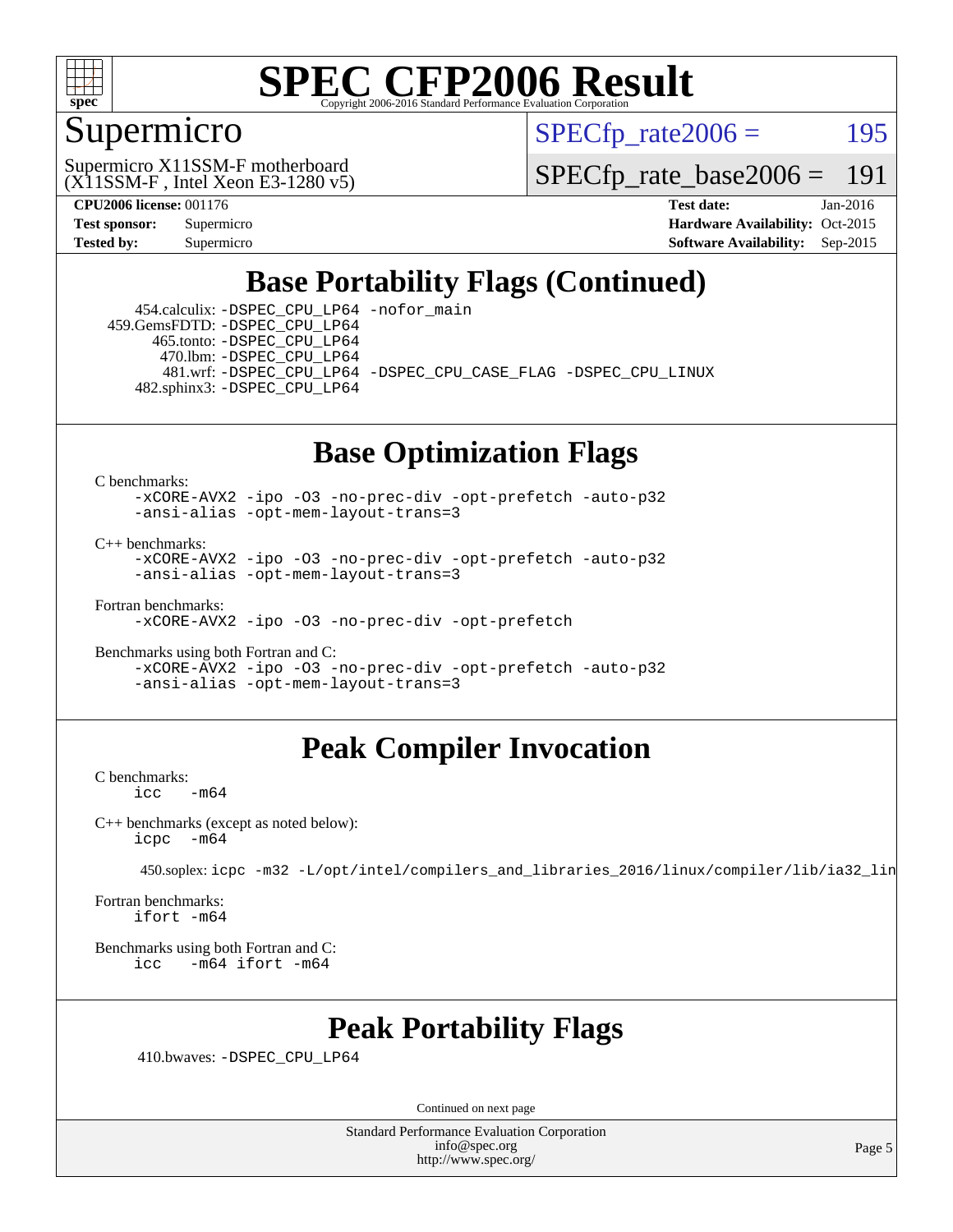

### Supermicro

 $SPECTp\_rate2006 = 195$ 

(X11SSM-F , Intel Xeon E3-1280 v5) Supermicro X11SSM-F motherboard

[SPECfp\\_rate\\_base2006 =](http://www.spec.org/auto/cpu2006/Docs/result-fields.html#SPECfpratebase2006) 191

| <b>Test sponsor:</b> | Supermicro |
|----------------------|------------|
| <b>Tested by:</b>    | Supermicro |

**[CPU2006 license:](http://www.spec.org/auto/cpu2006/Docs/result-fields.html#CPU2006license)** 001176 **[Test date:](http://www.spec.org/auto/cpu2006/Docs/result-fields.html#Testdate)** Jan-2016 **[Hardware Availability:](http://www.spec.org/auto/cpu2006/Docs/result-fields.html#HardwareAvailability)** Oct-2015 **[Software Availability:](http://www.spec.org/auto/cpu2006/Docs/result-fields.html#SoftwareAvailability)** Sep-2015

### **[Peak Portability Flags \(Continued\)](http://www.spec.org/auto/cpu2006/Docs/result-fields.html#PeakPortabilityFlags)**

| 416.gamess: -DSPEC_CPU_LP64                                    |
|----------------------------------------------------------------|
| 433.milc: -DSPEC CPU LP64                                      |
| 434.zeusmp: -DSPEC_CPU_LP64                                    |
| 435.gromacs: -DSPEC_CPU_LP64 -nofor_main                       |
| 436.cactusADM: -DSPEC CPU LP64 -nofor main                     |
| 437.leslie3d: -DSPEC CPU LP64                                  |
| 444.namd: -DSPEC CPU LP64                                      |
| 447.dealII: -DSPEC_CPU LP64                                    |
| 450.soplex: -D_FILE_OFFSET_BITS=64                             |
| 453.povray: -DSPEC_CPU_LP64                                    |
| 454.calculix: -DSPEC CPU LP64 -nofor main                      |
| 459.GemsFDTD: -DSPEC CPU LP64                                  |
| 465.tonto: -DSPEC CPU LP64                                     |
| 470.1bm: - DSPEC CPU LP64                                      |
| 481.wrf: -DSPEC_CPU_LP64 -DSPEC_CPU_CASE_FLAG -DSPEC_CPU_LINUX |
| 482.sphinx3: -DSPEC_CPU_LP64                                   |

### **[Peak Optimization Flags](http://www.spec.org/auto/cpu2006/Docs/result-fields.html#PeakOptimizationFlags)**

[C benchmarks](http://www.spec.org/auto/cpu2006/Docs/result-fields.html#Cbenchmarks):

 433.milc: basepeak = yes  $470$ .lbm: basepeak = yes  $482$ .sphinx3: basepeak = yes

#### [C++ benchmarks:](http://www.spec.org/auto/cpu2006/Docs/result-fields.html#CXXbenchmarks)

```
 444.namd: -xCORE-AVX2(pass 2) -prof-gen:threadsafe(pass 1)
        -no-prec-div(pass 2)-par-num-threads=1(pass 1) -opt-mem-layout-trans=3(pass 2)
        -prof-use(pass 2) -fno-alias -auto-ilp32
 447.dealII: basepeak = yes
```

```
 450.soplex: -xCORE-AVX2(pass 2) -prof-gen:threadsafe(pass 1)
          -i\text{po}(\text{pass 2})-O3(\text{pass 2})-no-prec-div(\text{pass 2})-par-num-threads=1(pass 1) -opt-mem-layout-trans=3(pass 2)
          -prof-use(pass 2) -opt-malloc-options=3
```

```
 453.povray: -xCORE-AVX2(pass 2) -prof-gen:threadsafe(pass 1)
          -i\text{po}(pass 2) -03(pass 2) -no-prec-div(pass 2)-par-num-threads=1(pass 1) -opt-mem-layout-trans=3(pass 2)
          -prof-use(pass 2) -unroll4 -ansi-alias
```
[Fortran benchmarks](http://www.spec.org/auto/cpu2006/Docs/result-fields.html#Fortranbenchmarks):

Continued on next page

Standard Performance Evaluation Corporation [info@spec.org](mailto:info@spec.org) <http://www.spec.org/>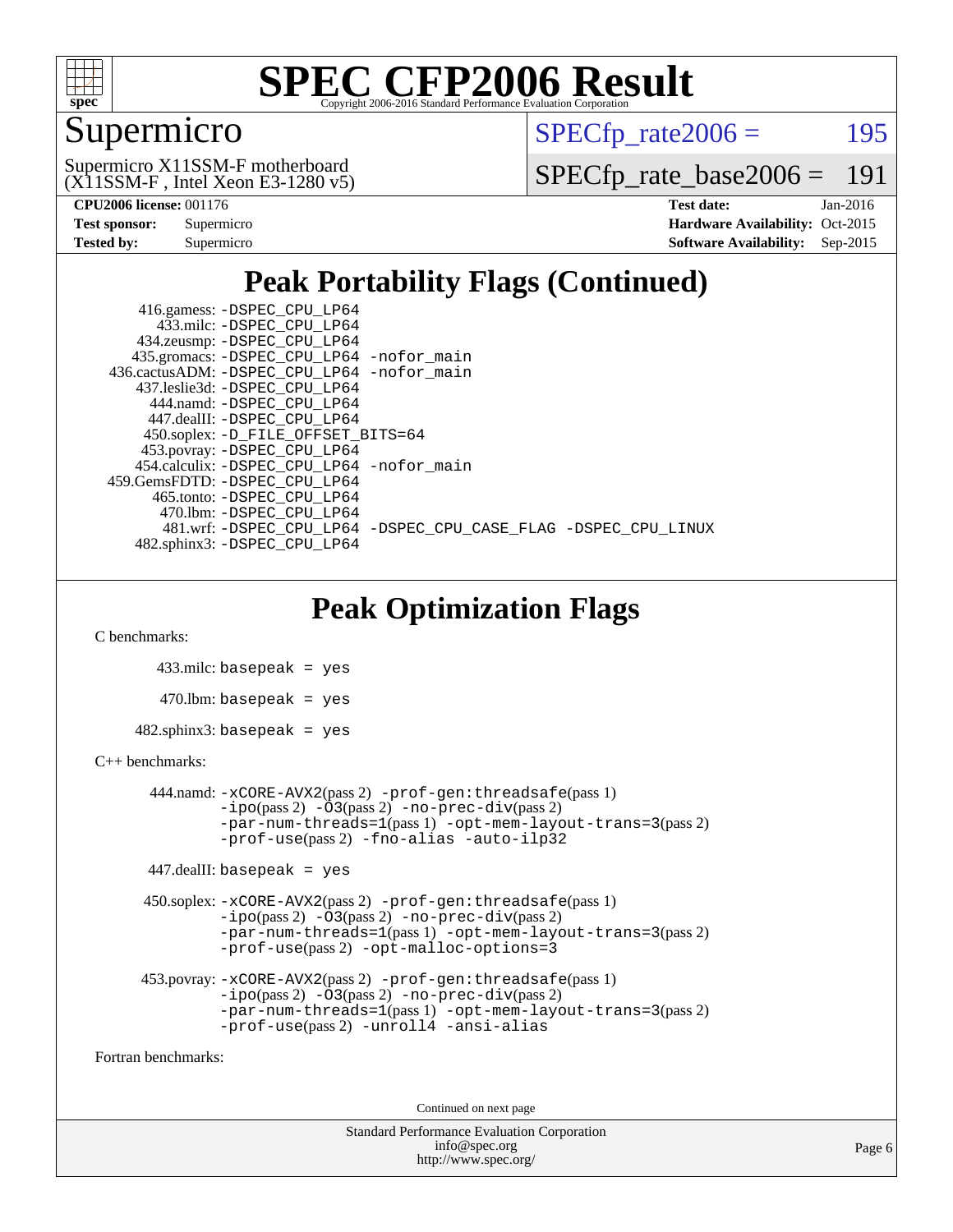

### Supermicro

 $SPECTp\_rate2006 = 195$ 

(X11SSM-F , Intel Xeon E3-1280 v5) Supermicro X11SSM-F motherboard

[SPECfp\\_rate\\_base2006 =](http://www.spec.org/auto/cpu2006/Docs/result-fields.html#SPECfpratebase2006) 191

**[CPU2006 license:](http://www.spec.org/auto/cpu2006/Docs/result-fields.html#CPU2006license)** 001176 **[Test date:](http://www.spec.org/auto/cpu2006/Docs/result-fields.html#Testdate)** Jan-2016 **[Test sponsor:](http://www.spec.org/auto/cpu2006/Docs/result-fields.html#Testsponsor)** Supermicro Supermicro **[Hardware Availability:](http://www.spec.org/auto/cpu2006/Docs/result-fields.html#HardwareAvailability)** Oct-2015 **[Tested by:](http://www.spec.org/auto/cpu2006/Docs/result-fields.html#Testedby)** Supermicro **[Software Availability:](http://www.spec.org/auto/cpu2006/Docs/result-fields.html#SoftwareAvailability)** Sep-2015

### **[Peak Optimization Flags \(Continued\)](http://www.spec.org/auto/cpu2006/Docs/result-fields.html#PeakOptimizationFlags)**

```
410.bwaves: basepeak = yes 416.gamess: -xCORE-AVX2(pass 2) -prof-gen:threadsafe(pass 1)
                  -no-prec-div(pass 2)-par-num-threads=1(pass 1) -prof-use(pass 2) -unroll2
                  -inline-level=0 -scalar-rep-
         434.zeusmp: basepeak = yes
        437.leslie3d: basepeak = yes
     459.GemsFDTD: basepeak = yes
          465.tonto: -xCORE-AVX2(pass 2) -prof-gen:threadsafe(pass 1)
                  -no-prec-div(pass 2)-par-num-threads=1(pass 1) -prof-use(pass 2) -unroll4 -auto
                  -inline-calloc -opt-malloc-options=3
  Benchmarks using both Fortran and C: 
        435.gromacs: -xCORE-AVX2(pass 2) -prof-gen:threadsafe(pass 1)
                  -no-prec-div(pass 2)-par-num-threads=1(pass 1) -opt-mem-layout-trans=3(pass 2)
                  -prof-use(pass 2) -opt-prefetch -auto-ilp32
     436.cactusADM: basepeak = yes
       454.calculix: basepeak = yes
           481.wrf: basepeak = yes
                       The flags files that were used to format this result can be browsed at
http://www.spec.org/cpu2006/flags/Intel-ic16.0-official-linux64.html
http://www.spec.org/cpu2006/flags/Supermicro-Platform-Settings-V1.2-revH.html
                           You can also download the XML flags sources by saving the following links:
http://www.spec.org/cpu2006/flags/Intel-ic16.0-official-linux64.xml
http://www.spec.org/cpu2006/flags/Supermicro-Platform-Settings-V1.2-revH.xml
```